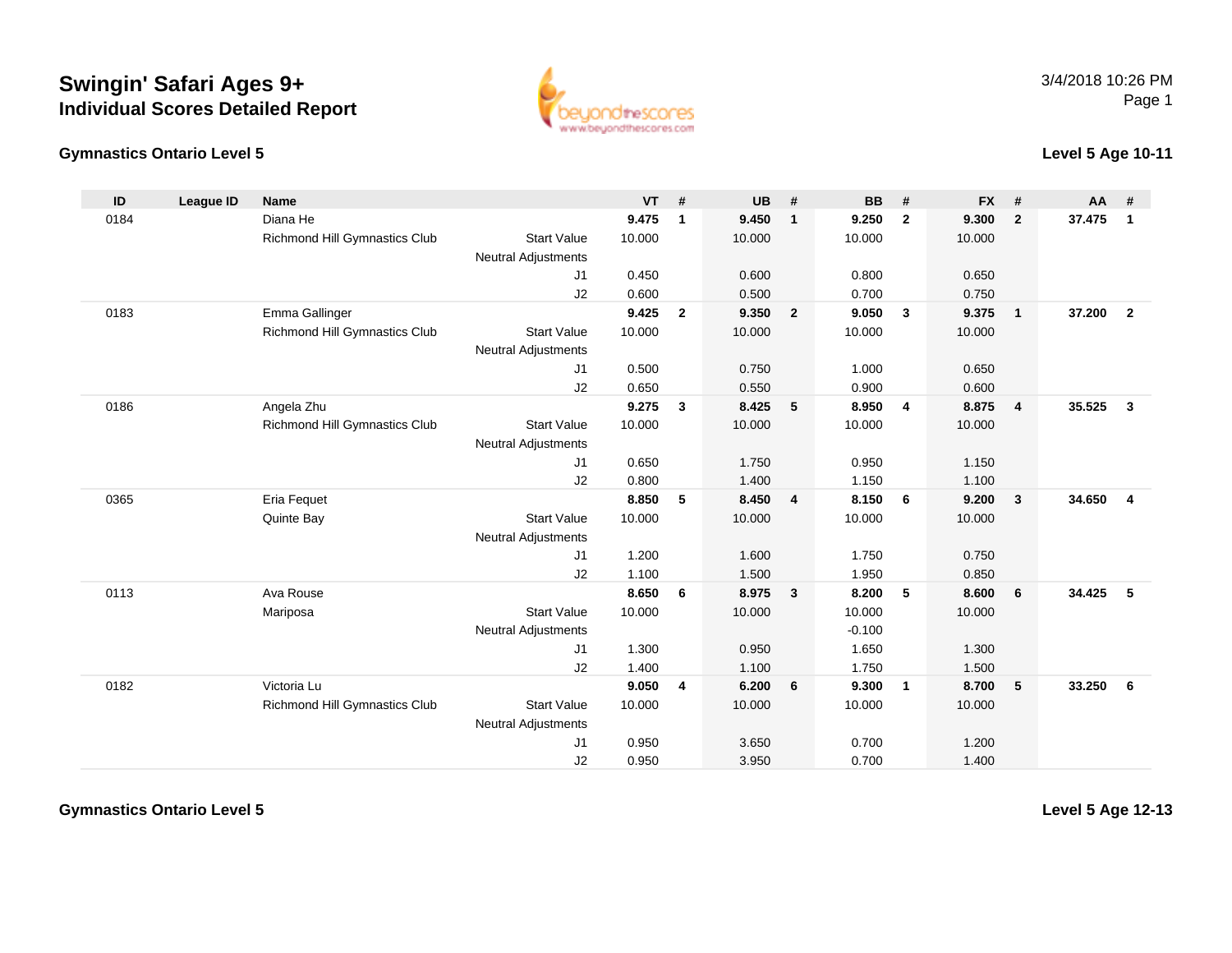

| ID   | <b>League ID</b> | Name                          |                            | <b>VT</b> | #              | <b>UB</b> | #              | <b>BB</b> | #              | <b>FX</b> | #                       | AA     | #              |
|------|------------------|-------------------------------|----------------------------|-----------|----------------|-----------|----------------|-----------|----------------|-----------|-------------------------|--------|----------------|
| 0181 |                  | Alexa Pinilla                 |                            | 9.625     | $\mathbf{1}$   | 8.200     | $\overline{7}$ | 9.175     | $\overline{1}$ | 9.425     | $\overline{1}$          | 36.425 | $\mathbf{1}$   |
|      |                  | Richmond Hill Gymnastics Club | <b>Start Value</b>         | 10.000    |                | 10.000    |                | 10.000    |                | 10.000    |                         |        |                |
|      |                  |                               | <b>Neutral Adjustments</b> |           |                |           |                |           |                |           |                         |        |                |
|      |                  |                               | J1                         | 0.350     |                | 1.600     |                | 0.750     |                | 0.550     |                         |        |                |
|      |                  |                               | J2                         | 0.400     |                | 2.000     |                | 0.900     |                | 0.600     |                         |        |                |
| 0364 |                  | Hanna Fair                    |                            | 9.275     | $\overline{2}$ | 8.450     | 5              | 8.850     | $\overline{2}$ | 9.225     | $\overline{2}$          | 35,800 | $\overline{2}$ |
|      |                  | Quinte Bay                    | <b>Start Value</b>         | 10.000    |                | 10.000    |                | 10.000    |                | 10.000    |                         |        |                |
|      |                  |                               | <b>Neutral Adjustments</b> |           |                |           |                |           |                |           |                         |        |                |
|      |                  |                               | J1                         | 0.700     |                | 1.800     |                | 1.050     |                | 0.750     |                         |        |                |
|      |                  |                               | J2                         | 0.750     |                | 1.300     |                | 1.250     |                | 0.800     |                         |        |                |
| 0115 |                  | Victoria Clarke               |                            | 9.150     | 3              | 8.025     | 8              | 8.450     | $\overline{7}$ | 8.725     | 5                       | 34.350 | $\mathbf{3}$   |
|      |                  | Mariposa                      | <b>Start Value</b>         | 10.000    |                | 10.000    |                | 10.000    |                | 10.000    |                         |        |                |
|      |                  |                               | <b>Neutral Adjustments</b> |           |                |           |                |           |                |           |                         |        |                |
|      |                  |                               | J1                         | 0.800     |                | 2.250     |                | 1.450     |                | 1.200     |                         |        |                |
|      |                  |                               | J2                         | 0.900     |                | 1.700     |                | 1.650     |                | 1.350     |                         |        |                |
| 0185 |                  | Jordan Winer-Ma               |                            | 9.100     | 4              | 8.550     | $\overline{4}$ | 7.900     | 8              | 8.800     | $\overline{\mathbf{4}}$ | 34.350 | $\mathbf{3}$   |
|      |                  | Richmond Hill Gymnastics Club | <b>Start Value</b>         | 10.000    |                | 10.000    |                | 10.000    |                | 10.000    |                         |        |                |
|      |                  |                               | <b>Neutral Adjustments</b> |           |                |           |                |           |                |           |                         |        |                |
|      |                  |                               | J1                         | 0.900     |                | 1.600     |                | 1.950     |                | 1.200     |                         |        |                |
|      |                  |                               | J2                         | 0.900     |                | 1.300     |                | 2.250     |                | 1.200     |                         |        |                |
| 0133 |                  | Sara St-Onge                  |                            | 8.950     | 5              | 8.250     | 6              | 8.525     | 5              | 8.600     | 9                       | 34.325 | $\overline{4}$ |
|      |                  | <b>Club Les Sittelles</b>     | <b>Start Value</b>         | 10.000    |                | 10.000    |                | 10.000    |                | 10.000    |                         |        |                |
|      |                  |                               | Neutral Adjustments        | 1.050     |                | 1.900     |                | 1.300     |                | 1.400     |                         |        |                |
|      |                  |                               | J1<br>J2                   | 1.050     |                | 1.600     |                | 1.650     |                | 1.400     |                         |        |                |
| 0114 |                  | Jada Downs                    |                            | 8.575     | 10             | 8.575     | $\mathbf{3}$   | 8.500     | 6              | 8.650     | 8                       | 34.300 | 5              |
|      |                  | Mariposa                      | <b>Start Value</b>         | 10.000    |                | 10.000    |                | 10.000    |                | 10.000    |                         |        |                |
|      |                  |                               | <b>Neutral Adjustments</b> |           |                |           |                |           |                |           |                         |        |                |
|      |                  |                               | J1                         | 1.400     |                | 1.550     |                | 1.350     |                | 1.200     |                         |        |                |
|      |                  |                               | J2                         | 1.450     |                | 1.300     |                | 1.650     |                | 1.500     |                         |        |                |
| 0132 |                  | Émilie Vallières              |                            | 7.950     | 11             | 9.000     | $\overline{1}$ | 8.600     | $\overline{4}$ | 8.675     | $\overline{7}$          | 34.225 | 6              |
|      |                  | <b>Club Les Sittelles</b>     | <b>Start Value</b>         | 10.000    |                | 10.000    |                | 10.000    |                | 10.000    |                         |        |                |
|      |                  |                               | <b>Neutral Adjustments</b> |           |                |           |                |           |                |           |                         |        |                |
|      |                  |                               | J1                         | 1.900     |                | 0.900     |                | 1.300     |                | 1.300     |                         |        |                |
|      |                  |                               | J2                         | 2.200     |                | 1.100     |                | 1.500     |                | 1.350     |                         |        |                |
| 0463 | 1055466          | Mélanie Lalonde               |                            | 8.925     | 6              | 8.800     | $\overline{2}$ | 7.250     | 10             | 8.850     | $\mathbf{3}$            | 33.825 | $\overline{7}$ |
|      |                  | <b>Club Les Sittelles</b>     | <b>Start Value</b>         | 10.000    |                | 10.000    |                | 10.000    |                | 10.000    |                         |        |                |
|      |                  |                               | <b>Neutral Adjustments</b> |           |                |           |                |           |                |           |                         |        |                |
|      |                  |                               | J1                         | 1.100     |                | 1.200     |                | 2.550     |                | 1.000     |                         |        |                |
|      |                  |                               |                            |           |                |           |                |           |                |           |                         |        |                |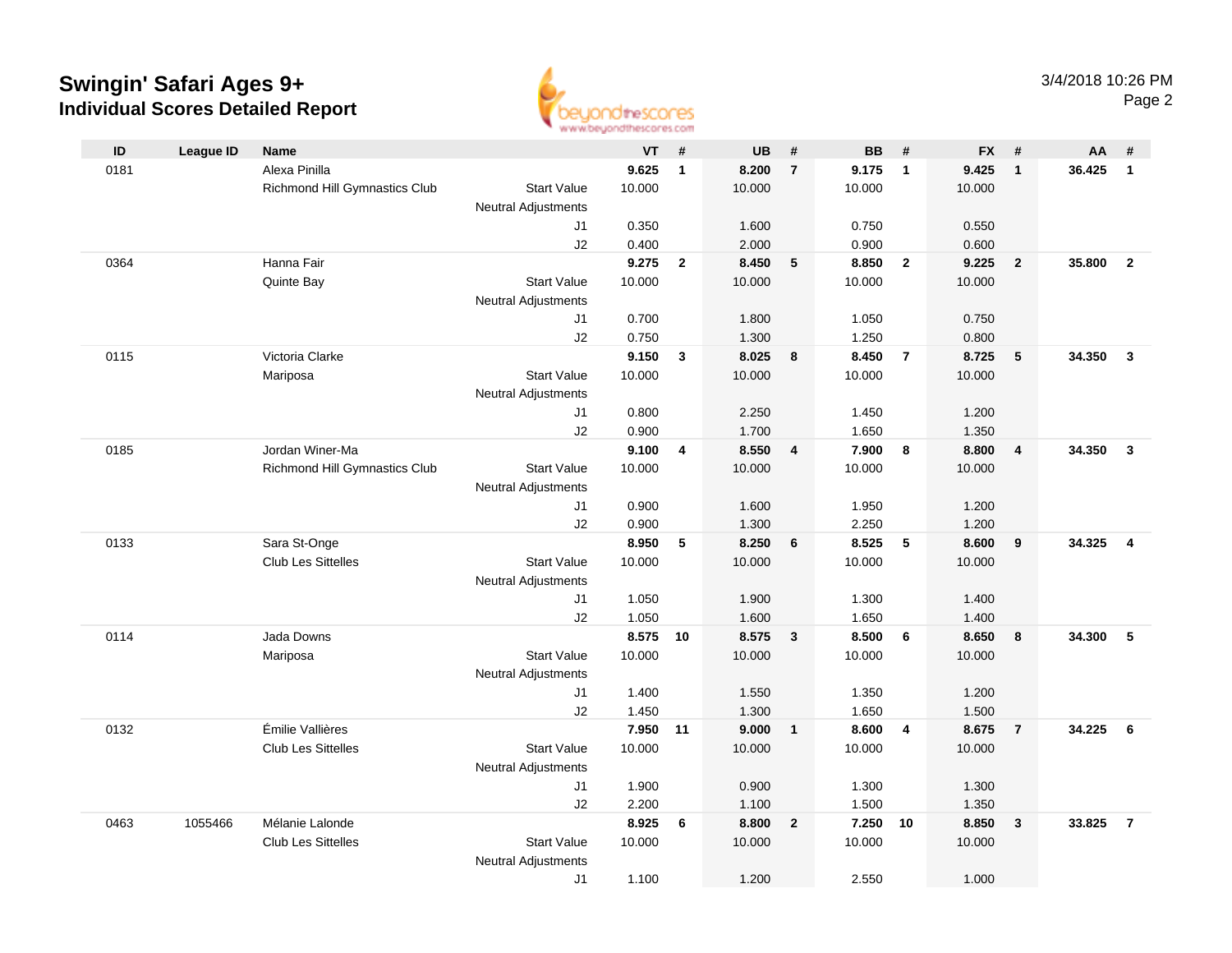

|      |                 | J2                         | 1.050  |                | 1.200    |    | 2.950    |              | 1.300  |                |        |     |
|------|-----------------|----------------------------|--------|----------------|----------|----|----------|--------------|--------|----------------|--------|-----|
| 0366 | Kate-Anne McCaw |                            | 8.600  | 9              | 7.200    | 12 | 8.650    | $\mathbf{3}$ | 8.600  | - 9            | 33.050 | - 8 |
|      | Quinte Bay      | Start Value                | 10.000 |                | 10.000   |    | 10.000   |              | 10.000 |                |        |     |
|      |                 | Neutral Adjustments        |        |                |          |    |          |              |        |                |        |     |
|      |                 | J1                         | 1.500  |                | 2.800    |    | 1.200    |              | 1.300  |                |        |     |
|      |                 | J2                         | 1.300  |                | 2.800    |    | 1.500    |              | 1.500  |                |        |     |
| 0356 | Emilie Wright   |                            | 8.950  | 5              | 7.600 11 |    | 7.600    | - 9          | 8.675  | $\overline{7}$ | 32.825 | 9   |
|      | Quinte Bay      | <b>Start Value</b>         | 10.000 |                | 10.000   |    | 10.000   |              | 10.000 |                |        |     |
|      |                 | <b>Neutral Adjustments</b> |        |                |          |    |          |              |        |                |        |     |
|      |                 | J <sub>1</sub>             | 1.000  |                | 2.550    |    | 2.300    |              | 1.400  |                |        |     |
|      |                 | J2                         | 1.100  |                | 2.250    |    | 2.500    |              | 1.250  |                |        |     |
| 0361 | Vayda Roe       |                            | 8.850  | $\overline{7}$ | 7.700    | 10 | 6.675    | 12           | 8.700  | 6              | 31.925 | 10  |
|      | Quinte Bay      | <b>Start Value</b>         | 10.000 |                | 10.000   |    | 10.000   |              | 10.000 |                |        |     |
|      |                 | <b>Neutral Adjustments</b> |        |                |          |    | $-0.200$ |              |        |                |        |     |
|      |                 | J1                         | 1.000  |                | 2.600    |    | 2.850    |              | 1.400  |                |        |     |
|      |                 | J2                         | 1.300  |                | 2.000    |    | 3.400    |              | 1.200  |                |        |     |
| 0362 | Paige Eberts    |                            | 8.650  | 8              | 7.850    | 9  | 7.075    | 11           | 8.100  | 10             | 31.675 | 11  |
|      | Quinte Bay      | <b>Start Value</b>         | 10.000 |                | 10.000   |    | 10.000   |              | 10.000 |                |        |     |
|      |                 | Neutral Adjustments        |        |                |          |    |          |              |        |                |        |     |
|      |                 | J <sub>1</sub>             | 1.200  |                | 2.200    |    | 2.700    |              | 1.850  |                |        |     |
|      |                 | J2                         | 1.500  |                | 2.100    |    | 3.150    |              | 1.950  |                |        |     |

#### **Gymnastics Ontario Level 5**

### **Level 5 Age 14+**

| ID   | League ID | <b>Name</b>               |                            | $VT$ # |             | <b>UB</b> | #                       | <b>BB</b> | #                       | <b>FX</b> | #            | $AA$ # |                |
|------|-----------|---------------------------|----------------------------|--------|-------------|-----------|-------------------------|-----------|-------------------------|-----------|--------------|--------|----------------|
| 0129 |           | Julia Hajjar              |                            | 8.800  | 4           | 9.100     | $\overline{\mathbf{2}}$ | 8.850     | $\overline{\mathbf{2}}$ | 8.800     | $\mathbf{2}$ | 35.550 |                |
|      |           | <b>Club Les Sittelles</b> | <b>Start Value</b>         | 10.000 |             | 10.000    |                         | 10.000    |                         | 10.000    |              |        |                |
|      |           |                           | <b>Neutral Adjustments</b> |        |             |           |                         |           |                         |           |              |        |                |
|      |           |                           | J1                         | 1.250  |             | 0.800     |                         | 1.000     |                         | 1.100     |              |        |                |
|      |           |                           | J2                         | 1.150  |             | 1.000     |                         | 1.300     |                         | 1.300     |              |        |                |
| 0046 |           | Kailyn Amey               |                            | 9.550  | $\mathbf 1$ | 9.375     |                         | 8.575     | -4                      | 8.000     | 5            | 35.500 | $\overline{2}$ |
|      |           | Trillium GC               | <b>Start Value</b>         | 10.000 |             | 10.000    |                         | 10.000    |                         | 10.000    |              |        |                |
|      |           |                           | <b>Neutral Adjustments</b> |        |             |           |                         | $-0.100$  |                         |           |              |        |                |
|      |           |                           | J1                         | 0.500  |             | 0.650     |                         | 1.300     |                         | 1.900     |              |        |                |
|      |           |                           | J2                         | 0.400  |             | 0.600     |                         | 1.350     |                         | 2.100     |              |        |                |
| 0142 |           | Maya Ouellet              |                            | 8.700  | 5           | 8.775 3   |                         | 8.175     | 6                       | 8.625     | -3           | 34.275 | 3              |
|      |           | <b>Club Les Sittelles</b> | <b>Start Value</b>         | 10.000 |             | 10.000    |                         | 10.000    |                         | 10.000    |              |        |                |
|      |           |                           | <b>Neutral Adjustments</b> |        |             |           |                         |           |                         |           |              |        |                |
|      |           |                           | J1                         | 1.400  |             | 1.250     |                         | 1.700     |                         | 1.400     |              |        |                |